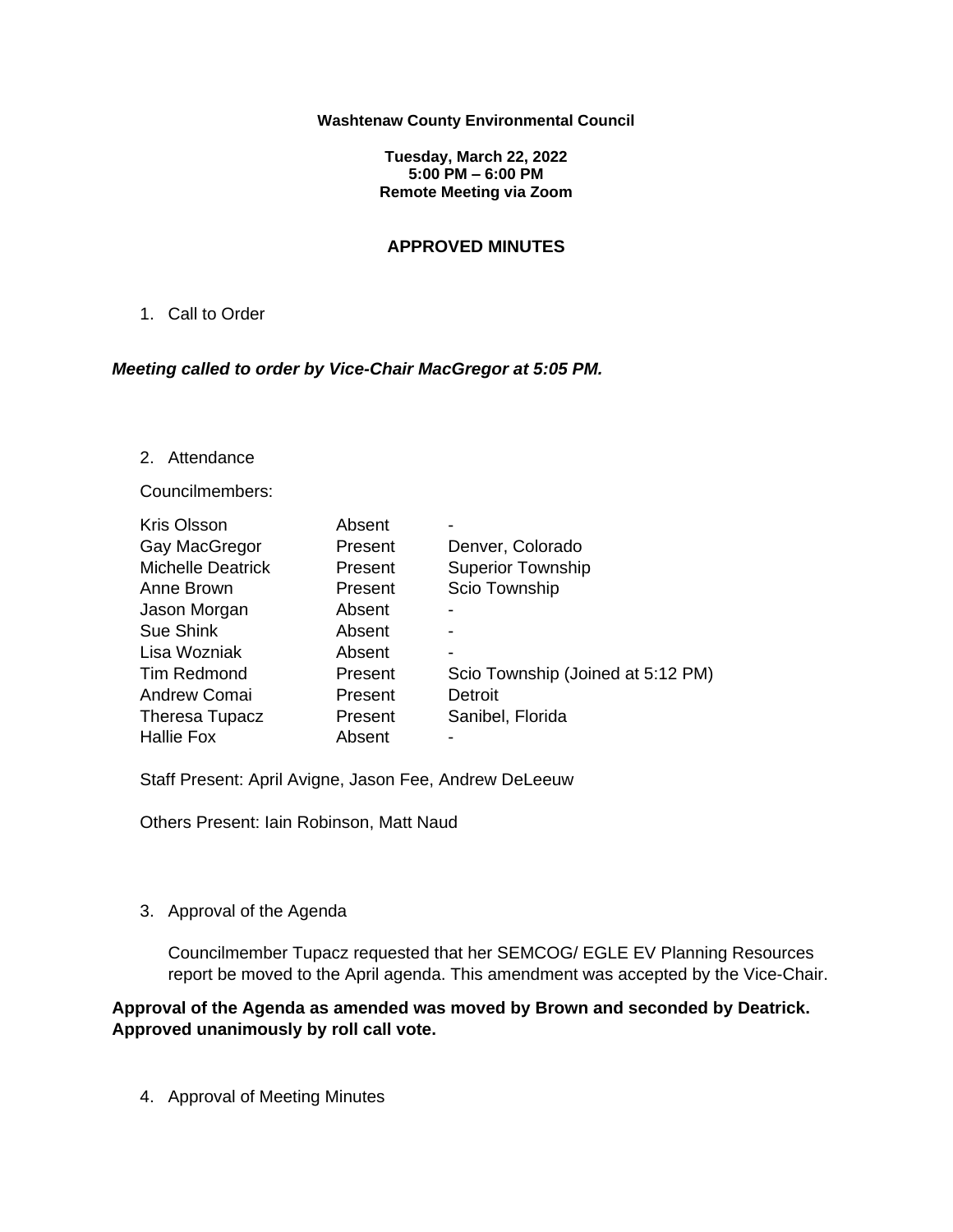## A. February 22, 2022

# **Approval of the February 22, 2022 minutes was moved by Brown and seconded by Deatrick. Approved unanimously by roll call vote.**

5. Citizen Participation:

Iain Robinson, Ann Arbor resident and President of the Huron Valley Labor Federation addressed the council. He indicated that they had formed a Just Transition committee, and that they wanted to ensure that climate action plans in development included a just transition framework which would protect workers who may lose their jobs from the energy transition, and that their neighborhoods are protected, and that new jobs doing this work are ideally union jobs, or union scale jobs at minimum. He added that a just transition framework is consistent with principles of equity and efficiency which fully incorporates the price and cost of systems and who those systems impact.

6. Council Responses to Citizen Participation

Councilmember Deatrick thanked Mr. Robinson for brining these comments to the Council.

Councilmember Comai indicated that he appreciated Mr. Robinson's attendance and interest in this meeting.

7. Special Presentations

None.

### 8. Regular Business

a. Climate Action Plan – Project Update

Matt Naud provided an update on the climate action plan. He discussed current work to develop plan structure and format with a goal of making it easy and clear to readers the impact and responsibilities for plan components. He provided an update on the status of the GHG inventory, including challenges with getting municipal level data from utilities, and that it would be June before the inventory is expected. He shared information on visualization tools currently being considered. He discussed the process being developed for scoring various activities within the plan, and that this group would see examples and provide feedback.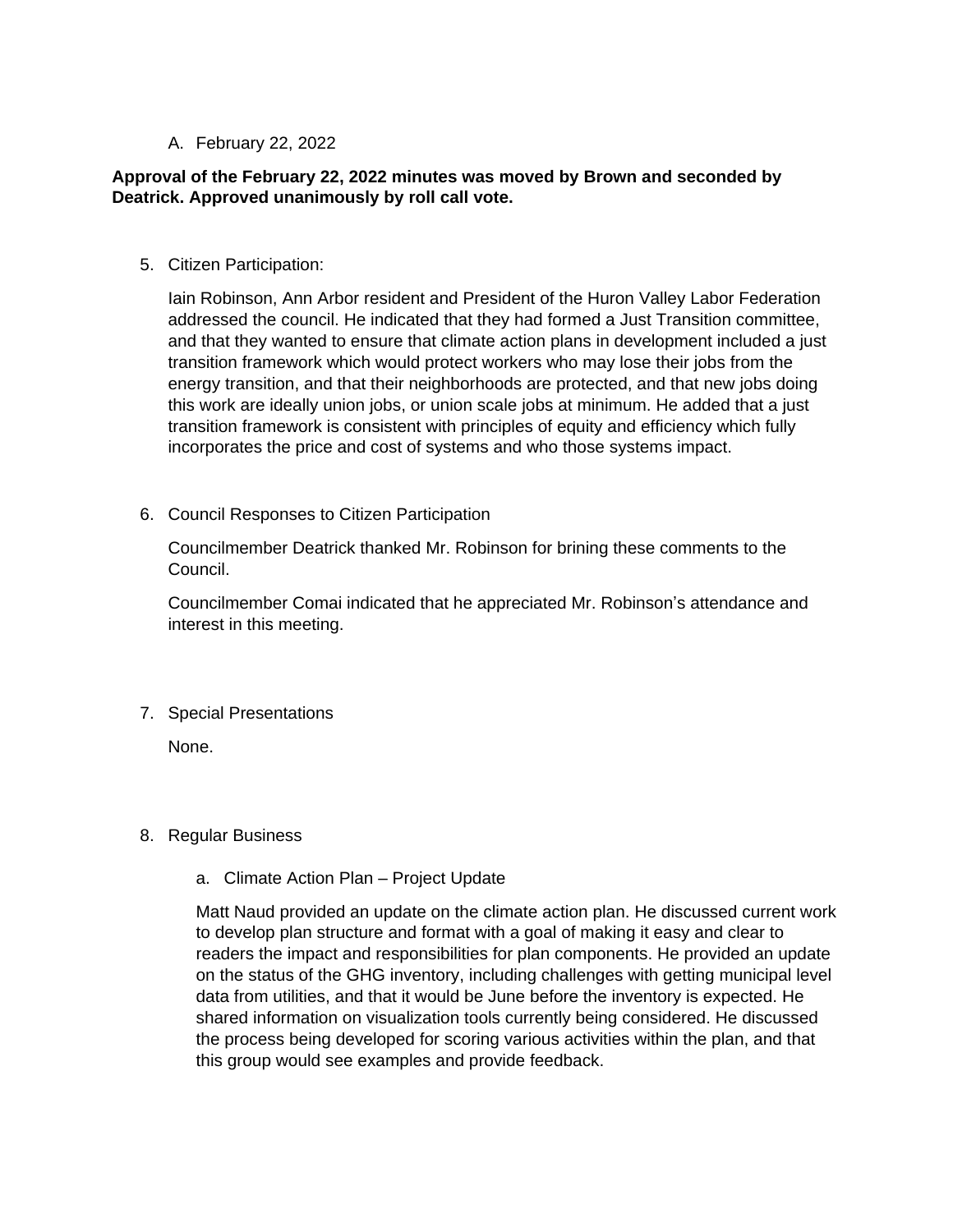Councilmember Deatrick asked about how detailed the plan will be getting regarding specific locations, particularly around the equity and just transition components. Mr. Maud indicated that it would likely depend based on action and how much that information is needed for specific items.

Mr. Naud provided information about the development of the vulnerability assessment and using the County's opportunity index and other existent tools as a good starting point for that work. He provided an update on outreach and engagement in that general public outreach will continue with youth, the eastern county, and southwestern county, given the lower response rate from those areas. He reported that yard signs are coming and will be posted at libraries and county sites. He provided an update on planned employee engagement, and an overview of the project calendar through the end of the planning period, including how actions will be developed, and future public engagement.

### 9. New Business

a. Climate Action Plan – Draft Themes Discussion

Mr. Naud then presented the very draft strategies, and indicated that these were still in development and should be expected to change. These strategies were health, community partnerships, infrastructure, circular economy, energy transition, mobility access, heat islands and tree canopy, working farms and natural areas, and watersheds.

Vice-Chair MacGregor asked if it would be helpful to identify the cross-cutting themes in a different manner. Mr. Naud indicated yes, and the framework is developing.

Councilmember Deatrick asked for clarification about the difference with strategies and cross cutting themes and referenced how health appeared in both but that equity and just transition were listed as themes but not strategies. Councilmember Brown and Vice-Chair MacGregor indicated that they had the same question. Mr. Naud indicated that these types of questions were things for the council and staff to discuss and work through, and that we should expect the framework to develop as there are discussions with this group and others on the plan and its contents. Andrew DeLeeuw added that Health had been included in the draft list discussed today due to specific activities expected in the plan which would address health and the carbon goal, such as reducing air pollution levels. Councilmember Deatrick suggested that it would be helpful to have a visualization of these items, and that they would expect that there would be more intersectionality between these concepts.

Councilmember Brown added that she though that equity should be a stand alone strategy, given the history of the eastern county, and this was supported by Councilmember Deatrick. Mr. Naud said that it would be helpful to have specific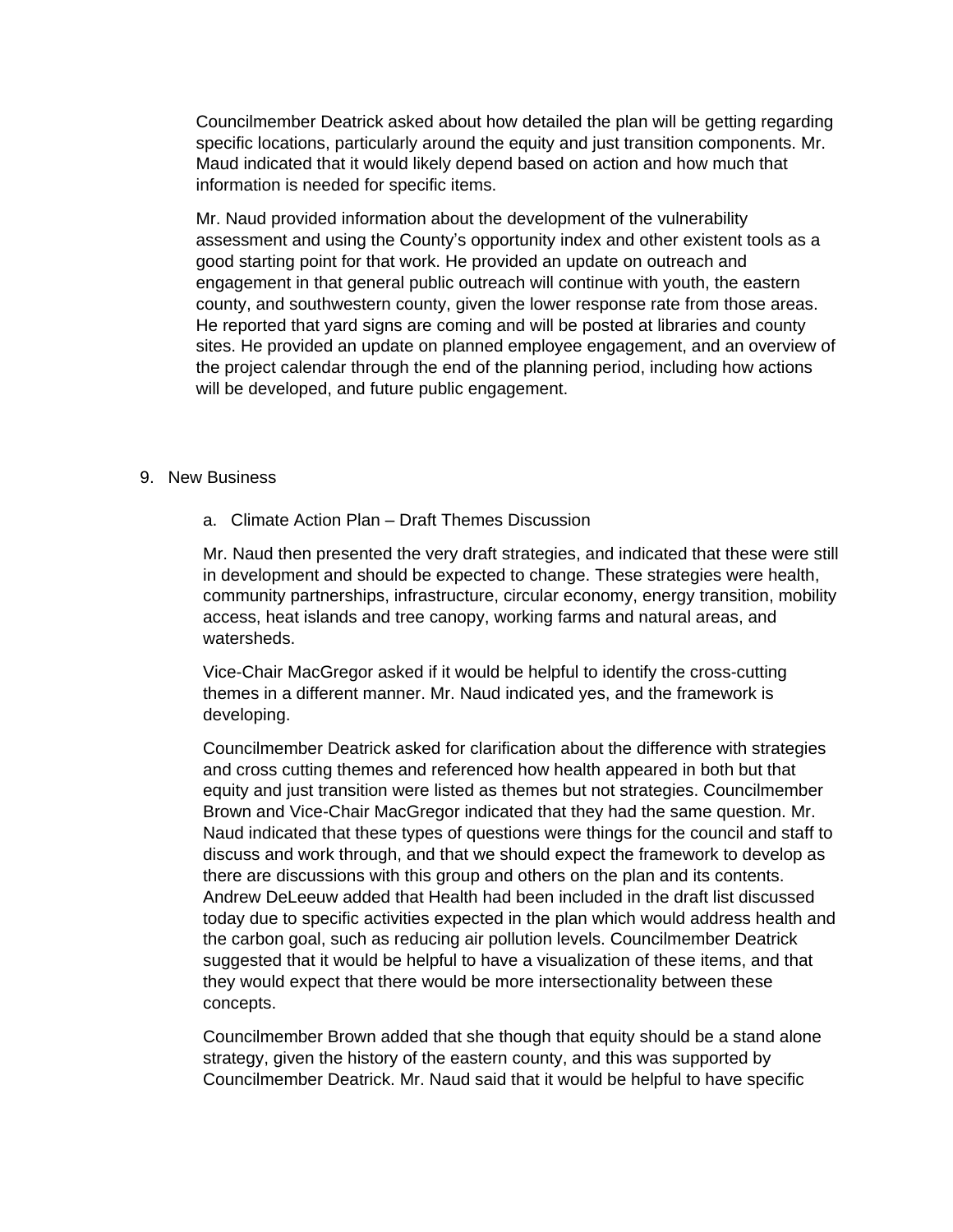language shared on these points, and that we will continue to develop and discuss the framework.

Mr. Naud shared the working definitions and provided a brief discussion of each of the draft strategies.

Councilmember Redmond indicated that it was important to pay attention to agriculture, and that it would be necessary to work with private landowners to do that work. Mr. DeLeeuw referenced the working farms and natural area, and that there were outreach efforts underway to work with farmers, and that there was consideration of a USDA grant opportunity to support climate smart practices, and the possibility of a local offset program. Mr. Naud asked for feedback and improvements on the draft language, and that there would be lots to think through. Councilmember Deatrick indicated that it was important to ensure that offsets were done in a rigorous manner and which did not allow for continued pollution in environmental justice communities, and that she wished to be a part of land use discussions, and was appreciative of the work done thus far and the pace of progress.

b. Setting the Next Meeting – proposed for Tuesday, April 26, 2022 at 5 PM through Zoom

**A motion setting the next meeting of the Washtenaw County Environmental Council for Tuesday, April 26, 2022 was moved by Redmond and seconded by Brown. Approved unanimously by roll call vote.** 

- 10. Communications and Reports
	- A. Councilmembers

None.

- B. Staff
	- a. Member appointments and reappointments, upcoming organizational tasks

Mr. DeLeeuw indicated that the Board of Commissioners was expecting to make reappointments at their next meeting on April 6, 2022. And that following reappointments at a future meeting the Environmental Council there would be adoption of the full calendar and election of officers.

C. Committees